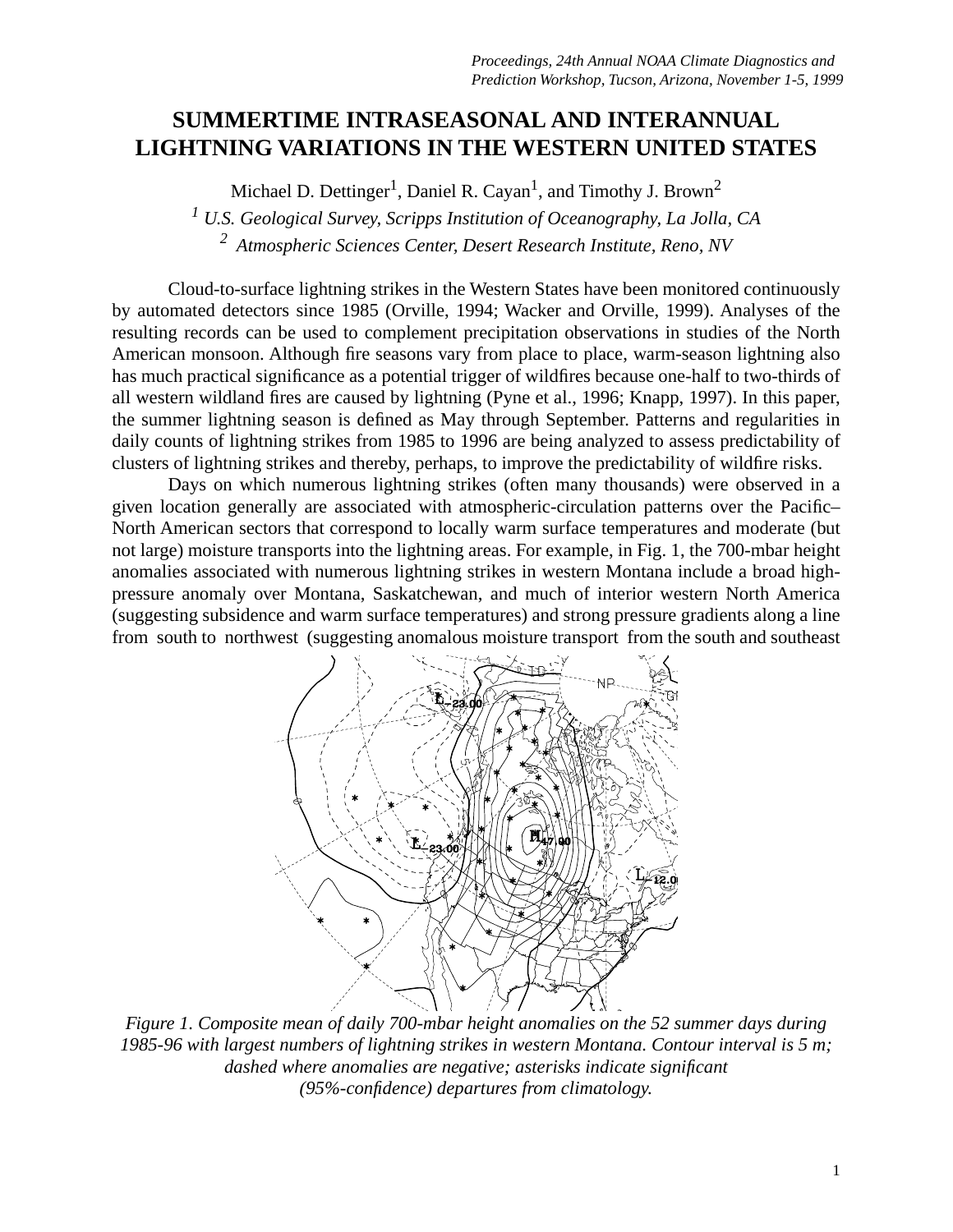

*Figure 2. May-September 1985-96 monthly-mean lightning counts in two 1x1 latitude-longitude cells, as functions of concurrent Niño 3.4 sea-surface temperatures (SSTs). Niño 3.4 SSTs are the average of SST anomalies in the region from 5S-5N, 170W - 120W, and are a common index of El Niño status (warmer Niño 3.4 SSTs mark El Niños, cooler SSTs mark La Niñas).*

into the region). The scales of the associated atmospheric-circulation anomalies are large and thus may be modulated by even larger scale and potentially predictable climatic conditions. For example, on interannual time scales, several of the El Niño summers during the period of record have been accompanied by increased lightning-strike counts (relative to other summers) in many areas of the West including the Northwest, Dakotas, and interior Southwest. Two examples of seasonal-total lightning-strike variations with El Niño status are shown in Fig. 2.

The lightning-strike series are better suited (with only 11 years of coverage) for analysis of intraseasonal (10- to 100-day) variations of the sort that might be associated with fits and starts of the North American monsoon. Notable intraseasonal lightning episodes are present in the time series and appear as north-propagating episodes of lightning occurrence, reminiscent of northward monsoon surges. For example, intraseasonally varying bursts of lightning occurrence extending northward from Arizona, through the central Great Basin, and into Idaho during an extended period in summer 1991 are shown in Fig. 3. Similar episodes characterize corresponding





*Figure 3. Time vs. latitude plot of logarithm of daily lightning-strike counts in 1x1 latitudelongitude cells along 115 W; darker areas correspond to orders of magnitudes more lightning counts and white areas indicate no lightning strikes.*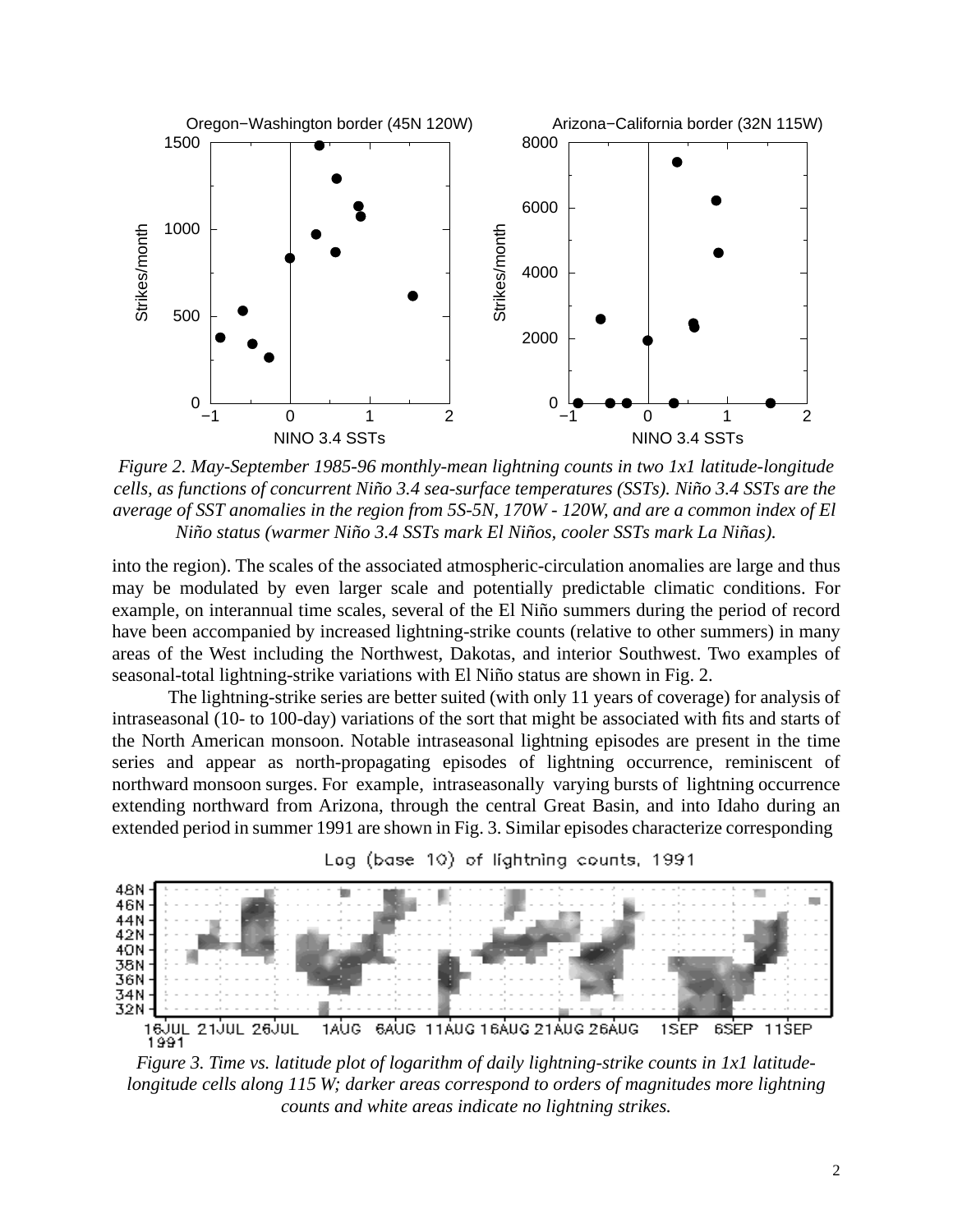

*Figure 4. Fractions of overall intraseasonal variance of daily lightning-strike counts in 1x1 latitude-longitude grid cells found in frequency bands (a) from 20 to 25 days and (b) from 35 to 55 days. In white noise, the fraction of variance in each band would be 12%. Power spectral densities were estimated by the multitaper method (Mann and Lees, 1996), and comparisons with red noise indicate that centers of power in each panel are significant at 99% levels of confidence.* 

plots (not shown here) for about half of the summers for which data are available. On these intraseasonal time scales, a potentially important mode of lightning variation has a 35- to 55-day time scale similar to the tropical Madden-Julian oscillations (MJO; Madden and Julian, 1971). These lightning variations are centered in the deep southwest (i.e., near the heel of New Mexico; Fig. 4b) but extend over much of the interior west. This intraseasonal lightning mode is synchronized—on average—with the phases of MJO variations of tropical outgoing longwave radiation (OLR) around Indonesia. The low point in the lightning cycle corresponds to anomalous convective activity east of Indonesia, and the high point (and, especially, a few days prior to the high point) is associated with suppressed convective activities in the same region (Fig. 5). A more localized lightning mode exhibits 20- to 25-day variations over California (Fig. 4a) and may correspond to a summertime continuation of 20- to 25-day tropical forcings of wintertime precipitation there (Mo, 1998) and an expression of the more widespread 22-day precipitation mode of summertime precipitation in the Southwest (reported by Mo in this volume). This 20- to 25-day lightning mode is not so synchronous with oscillatory OLR variations in the tropics.

Thus, historical lightning-strike series can provide additional perspectives from which to monitor and characterize intraseasonal (and, perhaps, longer term) variations of the summer climate of the Western States. This additional perspective may help to better understand and predict the evolution and consequences of the North American monsoon in the Southwest, and provide intraseasonal predictive capability for natural wildfire starts.

*Acknowledgment*. Programming assistance by Mr. Garrick Tong, UC San Diego, facilitated this study. This research was funded by the NOAA Office of Global Programs California Applications Project at Scripps Institution of Oceanography.